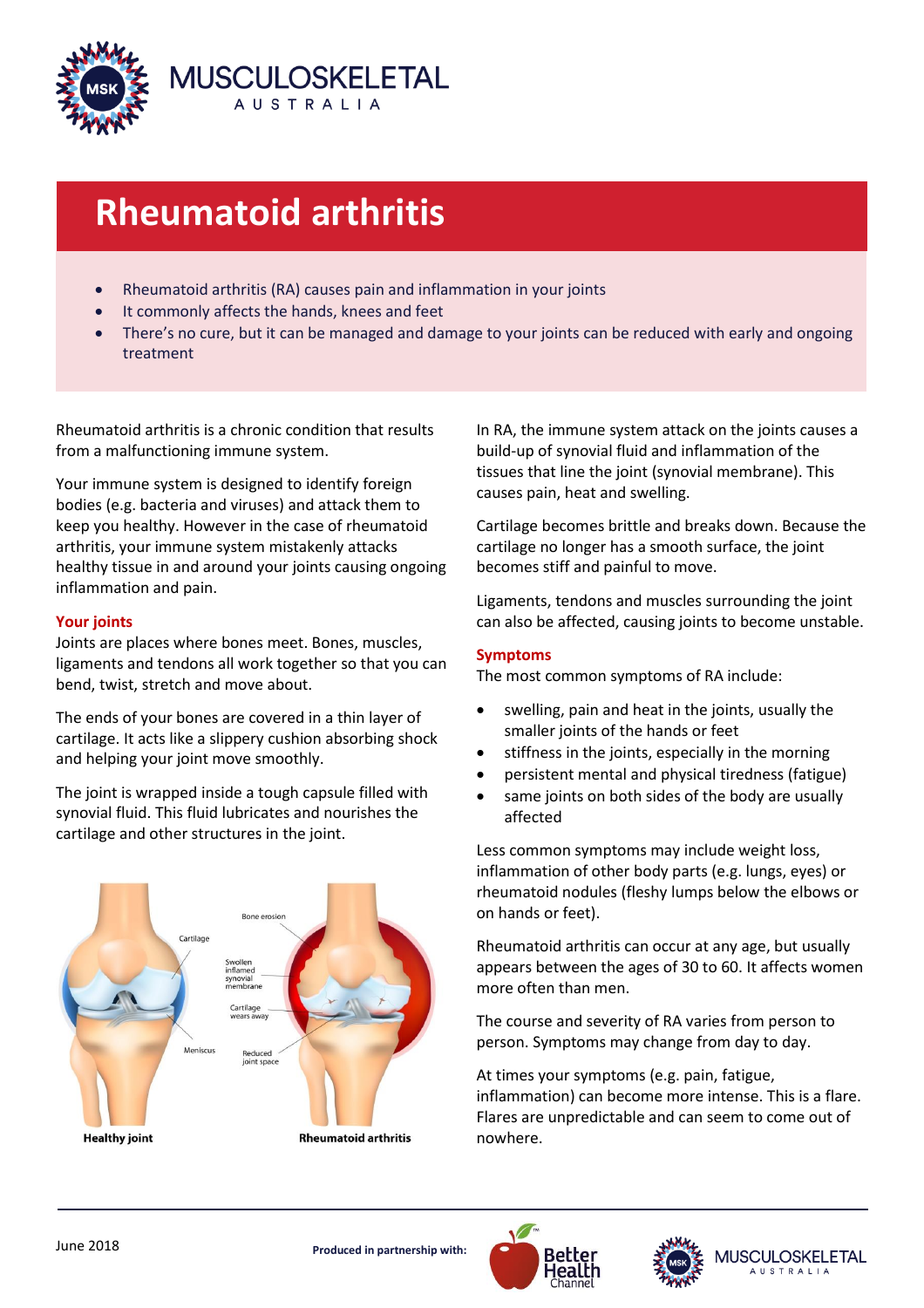### **Cause**

We don't know what causes the immune system to malfunction and attack the joints, however it appears that your genes may play a role. Other factors such as hormones, infection (by an unknown bacteria or virus), emotional distress or environmental triggers (e.g. cigarette smoke, pollutants) may be involved.

## **Seek advice early for RA**

If you're experiencing joint pain and inflammation, it's important that you discuss your symptoms with your doctor. Getting a diagnosis as soon as possible means that treatment can start quickly. Early treatment will help you to control the inflammation, manage pain more effectively and minimise the risk of long-term joint damage and disability.

If you're diagnosed with RA you may be referred to a medical specialist known as a rheumatologist for further investigations and medical treatment.

#### **Treatment**

While there's no cure for RA, there are many strategies to help manage the condition and its symptoms so you can continue to lead a healthy and active life.

#### **Medications**

Your doctor or specialist may prescribe a number of different medications depending on your symptoms and the severity of your condition.

Some of the medications you may take include:

- pain relievers (or analgesics) for temporary pain relief
- non-steroidal anti-inflammatories (NSAIDs) to control inflammation and provide pain relief
- corticosteroids to quickly control or reduce inflammation
- disease-modifying anti-rheumatic drugs (DMARDs) control your overactive immune system
- biologics and biosimilars (bDMARDs)– are biological disease-modifying drugs that work to control your immune system, but in a much more targeted way.

Depending on your particular symptoms, and how much pain and inflammation you have, you may take one medication or a combination of different medications.

#### **Self-management**

There are other things you can do to manage your RA:

Learn about RA – knowing as much as possible about your condition means that you can make informed decisions about your healthcare and play an active role in the management of your condition.

Exercise – will help you maintain muscle strength and joint flexibility, build up stamina and help you manage your pain. Low-impact aerobic activities include exercising in warm water, cycling and walking. Activities like strength training and tai chi are also beneficial. Seek advice from a physiotherapist or an exercise physiologist before you begin an exercise program.

See a physio – a physiotherapist can provide advice on ways you can modify your activities to minimise joint pain, show you pain relief techniques and design an individual exercise program for you.

Talk to an OT – an occupational therapist can give advice on pacing yourself and managing fatigue, as well as how to modify daily activities both at home and work to reduce strain and pain on affected joints.

Try relaxation techniques – muscle relaxation, distraction, guided imagery and other techniques can help you manage pain and difficult emotions such as anxiety, and can help you get to sleep.

Grab a gadget – supports such as walking aids, specialised cooking utensils, ergonomic computer equipment and long-handled shoe horns can reduce pain and fatigue. An occupational therapist can give you advice on aids and equipment to suit you.

Rest – can help you to manage fatigue and is particularly important when your joints are swollen.

Stay at work – it's good for your health and wellbeing. Talk to your doctor or allied healthcare professional about ways to help you stay at work or get back to work.

Eat well – while there's no specific diet for people with RA, it's important to have a healthy, balanced diet to maintain general health and prevent weight gain and other medical problems, such as diabetes and heart disease.

Complementary therapies – treatments such as massage, meditation or acupuncture may be helpful. Talk with your doctor or rheumatologist before starting any treatment. Fish oil supplements may also be helpful as they contain omega-3 fats. Research suggests omega-3 fats can help reduce inflammation in RA.